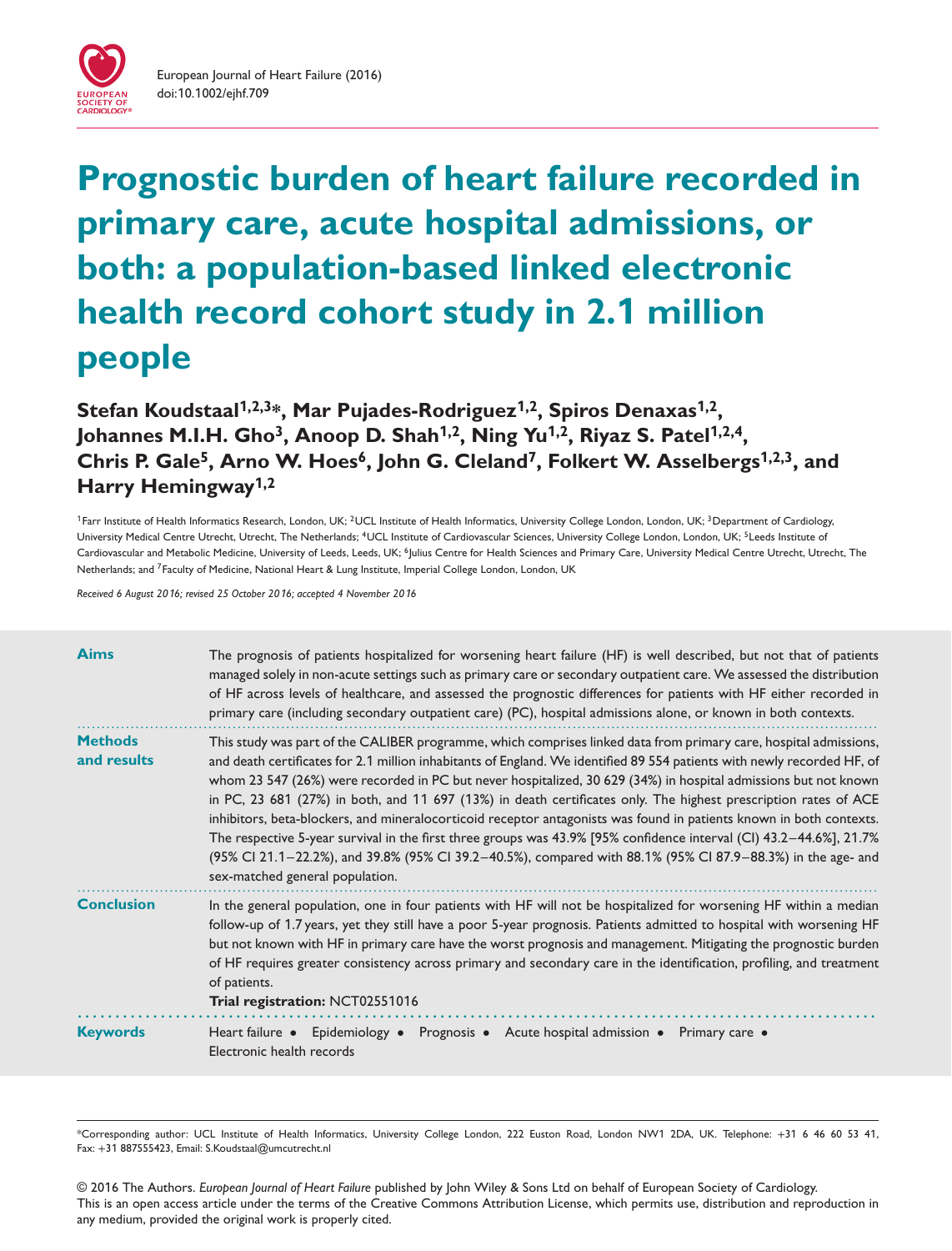## **Introduction**

Management of chronic diseases with acute exacerbations, such as heart failure (HF), is often fragmented across primary and secondary care. $1-4$  Yet, most clinical trials and registries that have guided HF care and informed patients about their prognosis have had a HF-related hospitalization as a prerequisite for study enrolment. As a result, the extent to which this evidence should be extrapolated to HF patients seen in other levels of the healthcare system, those who are never hospitalized for example, remains largely uninvestigated. Therefore, as for many diseases, external validity of HF trials and cohorts is questionable and reflects the paucity in our understanding of how evidence should be generalized into guidelines.<sup>5</sup>

The challenge to prognosticate heterogeneous diseases such as HF was recently reinforced by data from the Swedish healthcare system, showing that patients included in trials were poorly representative of patients with HF encountered in the general population, and approximately one in three such patients had never been hospitalized for HF.<sup>6</sup> Data from Sweden and other population-based studies from various countries are now increasingly available. $6-8$  However, to date, most studies that report on prognosis of HF produced survival estimates for HF in general,  $9-14$ acute hospital admissions, $15 - 19$  or stratified for cardiac systolic dysfunction<sup>20-24</sup> (i.e. reduced-, mid-, or preserved range of LVEF) for example. We hypothesize that prognostication of HF can merit from strata based on level of care to allow assessment of novel patient groups, such as patients known with HF in ambulatory care (i.e. primary or outpatient secondary care) who have not been hospitalized with HF for example, or vice versa.

Electronic health records (EHRs) are now used as an integral part of routine daily practice in primary, and, to a lesser extent, in secondary care in the UK.<sup>25</sup>*,*<sup>26</sup> They provide an unprecedented amount of data available for research and, as a result, have gained increasing attention from the scientific community as well as governmental institutions.<sup>27</sup> Accordingly, we linked prospectively collected data from primary care, hospital admissions, and death certificates for 2.1 million inhabitants of England in the Cardiovascular disease research using Linked Bespoke studies and Electronic Health Records (CALIBER) programme.<sup>28</sup> This platform has been extensively validated for cardiovascular research. $29-32$  Our objectives were to assess the distribution and prognostic impact of HF among patients with HF recorded in primary care (including outpatient secondary care) (PC), acute hospital admissions, or both. For these respective strata, we assessed patient characteristics, their HF management, and their prognosis in terms of 90-day and 5-year mortality.

# **Methods**

#### **Study design and data sources**

We used a cohort study design, based on the CALIBER programme, as described previously.<sup>28</sup> *Table S*1 in the Supplementary material online summarizes the STROBE<sup>33</sup> and RECORD<sup>34</sup> checklists for reporting on observational research in routinely collected health data. Briefly, CALIBER [\(www.caliberresearch.org\)](http://www.caliberresearch.org) consists of linkage of four different prospectively collected national data sources: the Clinical Practice Research Datalink (CPRD), the Myocardial Ischaemia National Audit Project (MINAP) registry, Hospital Episodes Statistics (HES), and cause-specific mortality in the Office for National Statistics (ONS). CPRD is a research database containing anonymized electronic PC records from 11.3 million patients in 674 general practitioner (GP) practices throughout the UK [\(www.cprd.com\)](http://www.cprd.com).<sup>35</sup> We used data from 2.13 million patients across 225 CPRD practices in England that consented to data linkage.<sup>28</sup> Previous work has shown that CPRD patients are representative of the general population of the UK in terms of sex, age, ethnicity,<sup>35</sup>*,*<sup>36</sup> and overall mortality37, thereby validating CPRD for epidemiological research.<sup>32</sup> HES is a database containing dates and diagnostic codes for all elective and emergency admissions and procedures to National Health Service hospitals in England [\(www.hscic.gov.uk/hes\)](http://www.hscic.gov.uk/hes). ONS is a database containing death certificates and provides date and causes of death [\(www.ons.gov.uk/ons\)](http://www.ons.gov.uk/ons).

## **Study population and definition of heart failure**

We included all patients with incident HF from 1 January 1997 to 26 March 2010 (when all record sources were concurrent). The diagnosis of HF was based on Read codes for CPRD data and International Classification of Diseases (ICD)-9 or −10 codes in HES and ONS, using a phenotyping approach previously described (details on algorithms are available on [www.caliberresearch.org/portal/](http://www.caliberresearch.org/portal/) and Supplementary material online, *Table S2*).<sup>38</sup> We excluded patients under 30 years of age and those not registered during the study period at a CPRD practice, or whose CPRD practices did not submit data for at least 1 year before the diagnosis of HF. The study flow chart is shown in the Supplementary material online, *Figure S*1. Based on the individual distribution of HF records, we formulated four groups of interest based on the presence or absence of a HF record in each of the three data sources (Supplementary material online, *Figure S2*).

#### **Clinical details of heart failure**

We sought additional clinical details in the PC record relevant to diagnosis and management, including LV dysfunction confirmed by cardiac imaging, an elevated BNP concentration, referral to HF care, referral to a cardiologist, the use of loop diuretics, and symptoms and signs suggestive of HF. Relevant codes to support these criteria are listed in *Table S3* in the Supplementary material online.

#### **Baseline characteristics**

For each patient, information on demographics (i.e. age, sex, and social deprivation), cardiovascular risk factors (i.e. smoking, hypertension, diabetes, systolic blood pressure, and body mass index), blood tests (e.g. haemoglobin, creatinine, and BNP), co-existing morbidities (COPD, cancer, and depression), and drug prescription [loop diuretics, ACE inhibitors, ARBs, beta-blockers, and mineralocorticoid receptor antagonists (MRAs)] were all obtained from PC consultations recorded in CPRD. Risk factors and endpoints used in this study were previously defined and their phenotyping algorithms combining Read, ICD-10, drug, and procedure codes are published online and can be found at [http://www.caliberresearch.org/portal/.](http://www.caliberresearch.org/portal/)<sup>30</sup>*,*<sup>39</sup> Measured values such as blood pressure were based on the value closest to the first recorded

............................................................... ................................................................ .........................................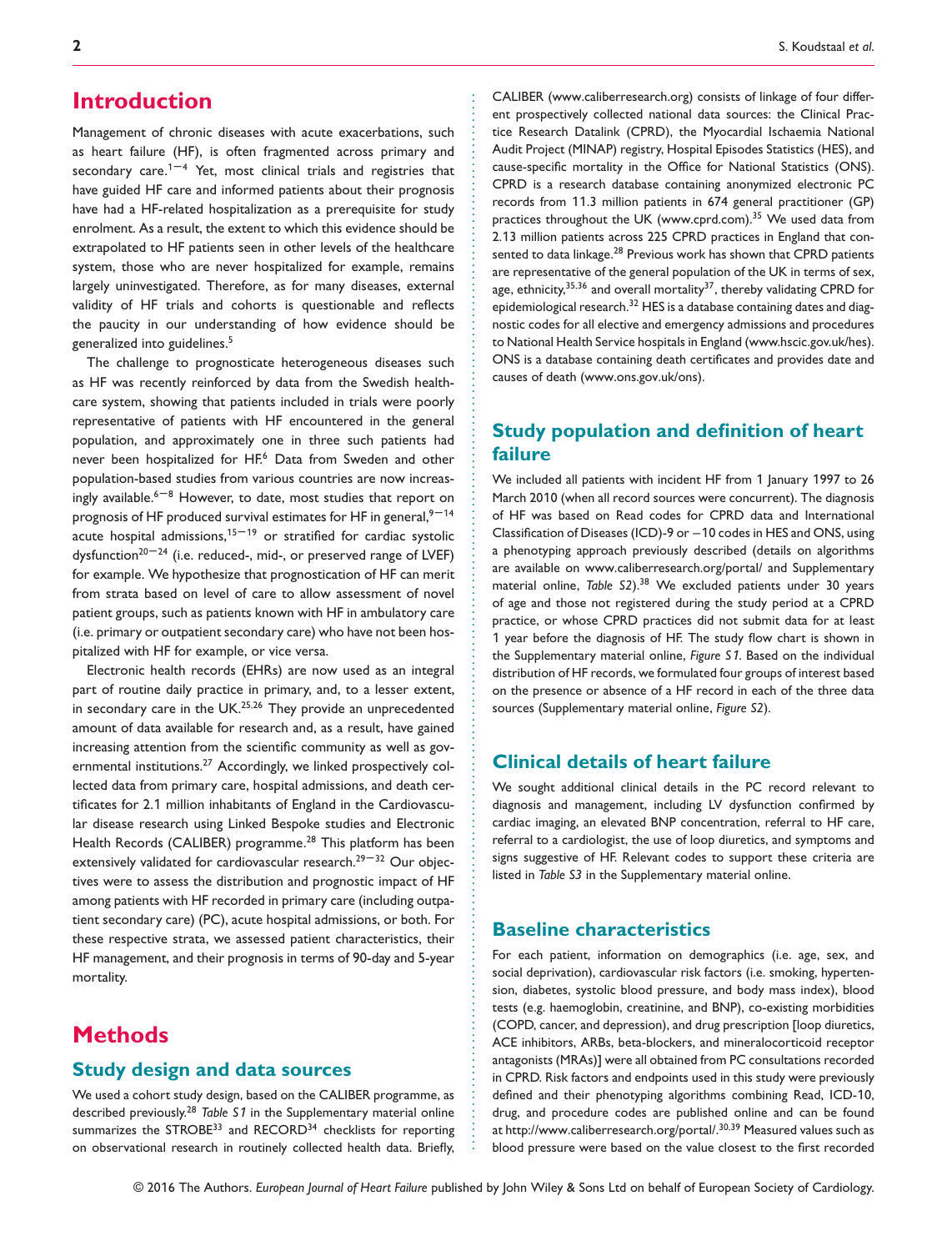diagnosis date. A patient was considered to be adherent to a medication if there was at least one prescription of the drug present within plus or minus 6 months of the HF diagnosis.

#### **Statistical analyses**

Hazard ratios (HRs) were derived from Cox models, with time since first HF diagnosis as the time scale, adjusted for baseline age (linear), and stratified by sex and GP practice, to take clustering between practices into account. Proportionality of hazard was verified by plotting the Schoenfeld residuals. We produced Kaplan–Meier cumulative incidence curves for 90-day and 5-year all-cause, cardiovascular, and HF-specific mortality for HF patients, stratified by EHR source (Supplementary material online, *Figure S2*). In Cox models of 5-year mortality, we used the age- and sex-matched general population as the reference group. We matched patients with HF recorded in one of their EHRs in a 1:1 ratio with an age- and sex-matched general population drawn from the 2.13 million study participants in CALIBER using the R package 'MatchIt' with caliper set at 0.15. Data were analysed using R version 3.1.2.

#### **Ethical approval**

This study was approved by the Independent Scientific Advisory Committee of the Medicines and Healthcare products Regulatory Agency (Protocol number 14\_246R). The protocol was registered at clinicaltrial.gov (NCT02551016).

## **Results**

## **Distribution of heart failure in the general population**

Out of 2 134 615 patients in CALIBER, we identified 89 554 patients (4.2%) with a record of incident HF. The distribution of HF recorded in primary care, hospital admissions, or cause of death is shown in *Figure* 1. Out of all HF patients, 26% were recorded in primary care only, 27% in both primary care and hospital admissions, 34% in hospital admissions only, and 13% had HF as cause of death without a previous record in primary care or hospital admissions (*Figure* 1). Among patients with both HF recorded in primary care and hospital admissions, 38% were first recorded during hospitalization and the median time for an accompanying record of HF in PC was 29 days [interquartile range (IQR) 10–190 days] (Supplementary material online, *Figure S3*). Lastly, 32 338 out of 54 310 (59.5%) patients who were hospitalized for HF had a single HF-related hospitalization episode throughout follow-up (Supplementary material online, *Figure S4*)

## **Lifestyle, cardiovascular risk factors, and co-morbidities**

Patient characteristics, stratified by EHR source, are shown in *Table* 1 and Supplementary material online *Table S4*. The median age at diagnosis for patients known in PC but not hospitalized, only hospitalized but not known in PC, or known in both levels



**Figure 1** Venn diagram showing the number and percentage of records in primary care (CPRD), hospital admissions (HES), and mortality registry (ONS) for heart failure across three national sources in England, UK (*n*=89 554).

of care was 78.8 years (IQR 70.9–85.6 years), 80.4 years (IQR 71.4–85.6 years), and 79.8 years (IQR 72.8–85.9), respectively, with roughly similar percentages of female patients present in the three respective groups (*Table* 1). Overall, cardiovascular risk factors and co-morbidities were less common in patients with HF in PC who were never hospitalized, and the highest prevalence was observed in patients identified in HF-related hospital admissions alone or in combination with PC, as were modifiable lifestyle factors such as smoking (*Table* 1). Missing data are listed in the Supplementary material online, *Table S5*. With regard to aetiology, HF was recorded as 'not otherwise specified' in CPRD in 99.8% (47 163 out of 47 228) of patients. However, the prevalence of ischaemic heart disease, which can serve as a proxy for ischaemic HF, was lowest in patients seen in PC but not hospitalized for HF [10 332 out of 23 547 (43.9%) patients], compared with 15 346 out of 30 629 (50.1%) patients acutely hospitalized without a PC record, or 13 421 out of 23 681 (56.7%) patients seen in both levels of care (*Table* 1, *P <*0.0001). Lastly, we found that 60 042 (67.0%) patients had at least one item of additional information of which a loop diuretic prescription and signs and symptoms were most common (Supplementary material online, *Table S6*).

#### **Heart failure management**

An ACE inhibitor or an ARB was prescribed in 13 138 out of 23 547 (55.8%) PC patients who were never hospitalized but only in 11 844 out of 30 629 (38.7%) patients hospitalized for HF without a PC record, compared with the highest prescription rate in 17 057 out of 23 681 (72.0%) of patients known in both levels of care (*Table* 1). In addition, beta-blockers were only prescribed in 7179 (30.5%), 7985 (26.1%), and 8190 (34.6%) of patients for these three groups, respectively. The relatively newest evidence-based treatment of HF is the addition of an MRA, and these were

............................................................... ................................................................ .........................................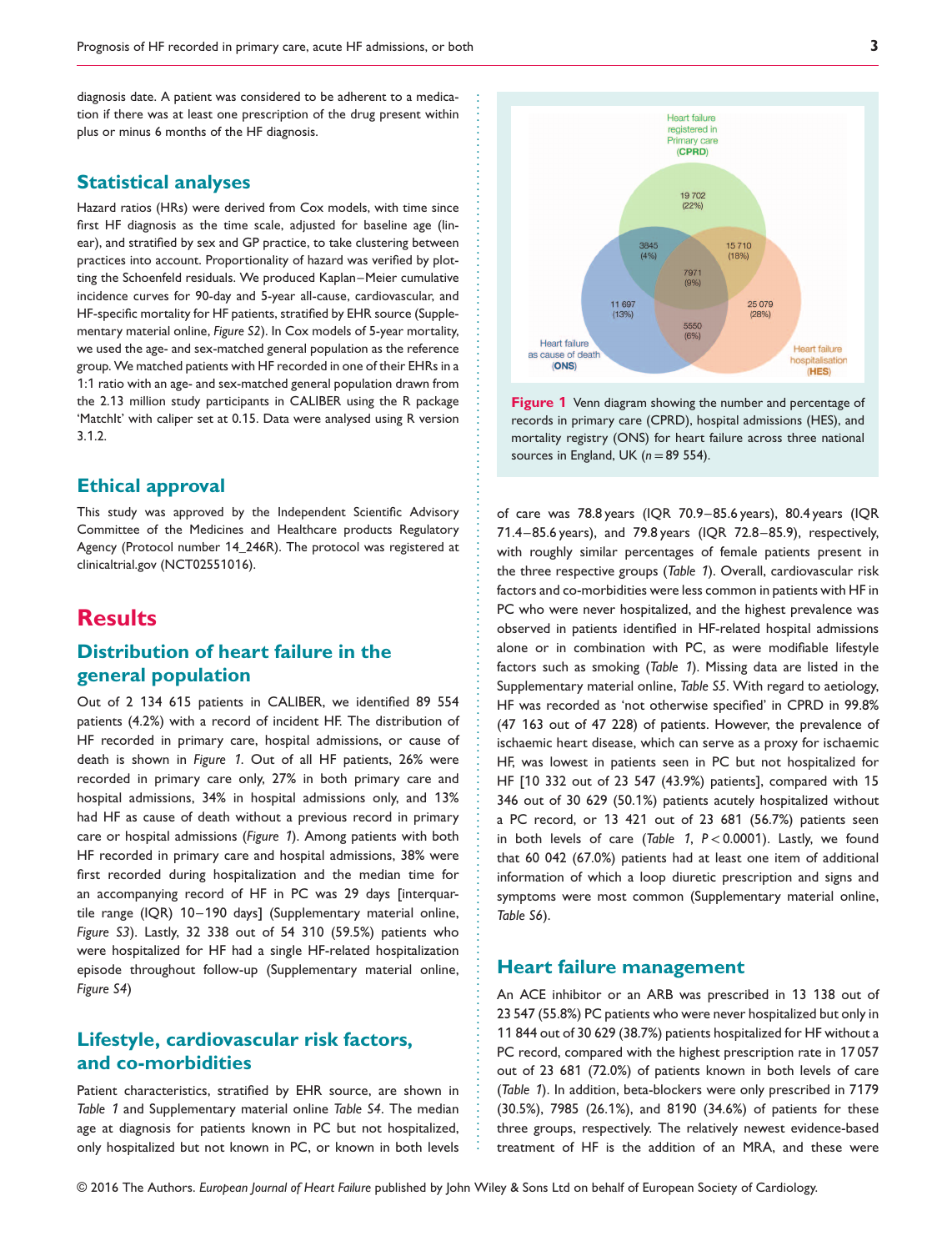|                                                                    | <b>CPRD</b><br>Primary care record of HF but<br>never hospitalized for HF | <b>CPRD and HES</b><br>Primary care record of HF and<br>hospitalized at least once for HF | <b>HES</b><br><b>Hospitalized for HF without</b><br>primary care record of HF |
|--------------------------------------------------------------------|---------------------------------------------------------------------------|-------------------------------------------------------------------------------------------|-------------------------------------------------------------------------------|
| No. of patients                                                    | 23 547                                                                    | 23 681                                                                                    | 30 629                                                                        |
| Patient characteristics                                            |                                                                           |                                                                                           |                                                                               |
| Median age (IQR) in years                                          | 78.8 (70.9 - 85.6)                                                        | 79.8 (72.8-85.9)                                                                          | $80.4(71.4 - 86.9)$                                                           |
| Women (%)                                                          | 12 098 (51.3%)                                                            | 11 780 (49.7%)                                                                            | 16 005 (52.2%)                                                                |
| Most deprived fifth <sup>a</sup>                                   | 4806 (20.4%)                                                              | 4312 (18.2%)                                                                              | 5976 (19.5%)                                                                  |
| Current smoking <sup>b</sup>                                       | 2956 (14.1%)                                                              | 3283 (14.9%)                                                                              | 5117 (19.3)                                                                   |
| Ex-smoker <sup>b</sup>                                             | 6842 (32.6%)                                                              | 7339 (33.5%)                                                                              | 7911 (29.9%)                                                                  |
| Never smoked <sup>b</sup>                                          | 11 157 (53.3%)                                                            | 11 272 (51.4%)                                                                            | 13 425 (50.8%)                                                                |
| Body mass index in $\text{kg/m}^2$ , <sup>b</sup><br>mean $\pm$ SD | $27.1 \pm 5.7$                                                            | $27.3 \pm 5.9$                                                                            | $27.0 \pm 5.9$                                                                |
| Systolic blood pressure in<br>mmHg <sup>b</sup> , mean $\pm$ SD    | $142 \pm 23$                                                              | $140 + 24$                                                                                | $139 + 22$                                                                    |
| Serum creatinine, µmol/L <sup>b</sup>                              | $109 + 86$                                                                | $117 + 56$                                                                                | $113 \pm 68$                                                                  |
| Haemoglobin, mmol/L <sup>b</sup>                                   | $13.2 \pm 1.9$                                                            | $12.8 \pm 1.9$                                                                            | $12.8 \pm 2.0$                                                                |
| Co-morbidity                                                       |                                                                           |                                                                                           |                                                                               |
| Hypertension <sup>c</sup>                                          | 17 626 (74.9%)                                                            | 19 881 (84.0%)                                                                            | 24 600 (80.3%)                                                                |
| Diabetes mellitus <sup>c</sup>                                     | 2095 (8.9%)                                                               | 3898 (16.4%)                                                                              | 5493 (17.9%)                                                                  |
| Atrial fibrillation <sup>c</sup>                                   | 6491 (27.6%)                                                              | 10 793 (45.6%)                                                                            | 12 432 (40.6%)                                                                |
| Ischaemic heart disease <sup>c</sup>                               | 10 332 (43.9%)                                                            | 13 421 (56.7%)                                                                            | 15 346 (50.1%)                                                                |
| Myocardial infarction <sup>c</sup>                                 | 4959 (21.1%)                                                              | 7503 (31.7%)                                                                              | 8863 (28.9%)                                                                  |
| Stroke <sup>c</sup>                                                | 663 (2.8%)                                                                | 1047 (4.4%)                                                                               | 1962 (6.4%)                                                                   |
| COPD <sup>c</sup>                                                  | 4130 (17.5%)                                                              | 5444 (23.0%)                                                                              | 6437 (21.0%)                                                                  |
| Depression <sup>c</sup>                                            | 4854 (20.6%)                                                              | 4623 (19.5%)                                                                              | 6383 (20.8%)                                                                  |
| Cancer <sup>c</sup>                                                | 4616 (19.6%)                                                              | 4569 (19.3%)                                                                              | 7156 (23.4%)                                                                  |
| Heart failure medication                                           |                                                                           |                                                                                           |                                                                               |
| Loop diuretics <sup>d</sup>                                        | 16 513 (70.1%)                                                            | 20 911 (88.3%)                                                                            | 13 643 (44.5%)                                                                |
| ACE inhibitors/ARB <sup>d</sup>                                    | 13 138 (55.8%)                                                            | 17 057 (72.0%)                                                                            | 11 844 (38.7%)                                                                |
| Beta-blockers <sup>d</sup>                                         | 7179 (30.5%)                                                              | 8190 (34.6%)                                                                              | 7985 (26.1%)                                                                  |
| HF beta-blockers <sup>e</sup>                                      | 3003 (12.8%)                                                              | 5247 (22.2%)                                                                              | 3753 (12.3%)                                                                  |
| MRAs <sup>d</sup>                                                  | 2273 (9.7%)                                                               | 5502 (23.2%)                                                                              | 2389 (7.8%)                                                                   |

**Table 1 Characteristics of patients at time of heart failure recorded in primary care, hospital admissions, or both (***n*=**77 857 patients)**

CPRD, Clinical Practice Research Datalink; HES, Hospital Episodes Statistics; HF, heart failure; IQR, interquartile range; MRA, mineralocorticoid receptor antagonist; SD, standard deviation.

.......................................

<sup>a</sup>Assessed by index of multiple deprivation.

**bMeasurement closest to and within 6 months before or on the date of HF diagnosis.** 

cPrior medical history of the given co-morbidity.

 $d$ Denotes present or prescribed  $\pm$  6 months of index date for HF diagnosis.

eHF beta-blockers include metoprolol, carvedilol, or bisoprolol.

prescribed in 2273 (9.7%) patients in the group known in PC but not acute hospitalization, in 2389 (7.8%) patients acutely hospitalized but not known in PC, compared with 5502 (23.2%) patients known in both contexts.

#### **Survival**

We analysed 51 903 deaths over 206 055 person-years follow-up [median follow up 1.7 years (IQR 0.22–4.43)]. Out of those, 17 230 (33.1%) occurred within 3 months, and descriptive characteristics of patients dying within 3 months are listed in the Supplementary material online, *Table S7*. *Figure 2* shows the Kaplan–Meier curves for 90-day survival (*Figure 2A–C*), and 5-year survival in patients who survived the first 3 months following diagnosis (*Figure 2D–F*). The crude 5-year survival estimates for the above strata were 21.7% [95% confidence interval (CI) 21.1–22.2%], 43.9% (95% CI 43.2–44.6%), and 39.8% (95% CI 39.2–40.5%), respectively, compared with 88.1% (95% CI 87.9–88.3%) in the age- and sex-matched general population (*Table 2*). Of note, all three groups had slightly lower survival in women than in men (*Table 2*). Corrected for age and sex, HF was strongly associated with mortality, with HRs for all-cause mortality ranging from 7.01 (95% CI 6.83–7.20), 7.23 (95% CI 7.03–7.43), up to 15.38 (95% CI 15.02–15.83) for patients in primary care with acute HF hospitalization, primary care only, and patients hospitalized but no PC record, compared with the age- and sex-matched general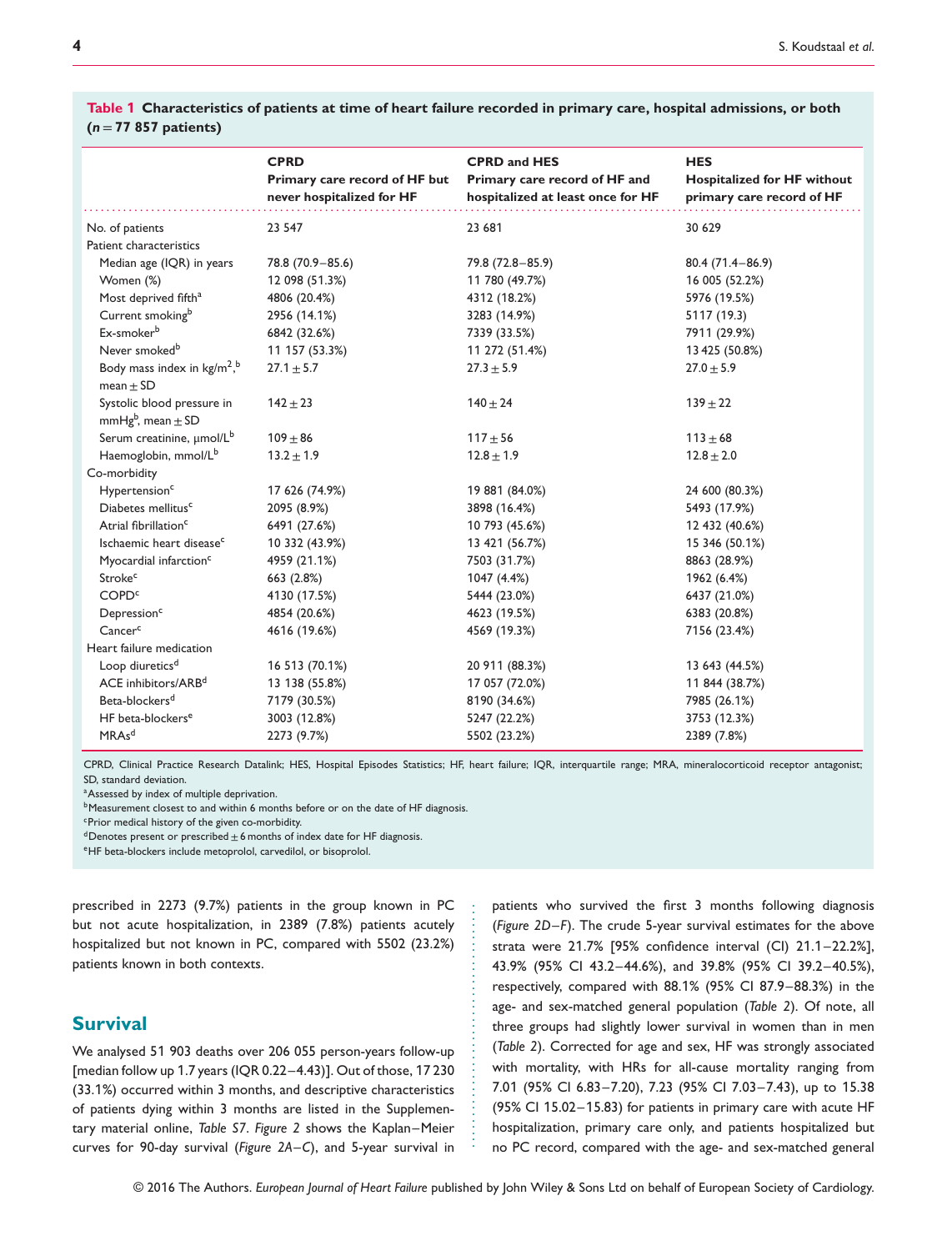

Figure 2 Kaplan–Meier survival curves showing the survival following heart failure (HF) recorded in primary care, acute hospital admissions, or both, for all-cause mortality (*A* and *D*), cardiovascular mortality (*B* and *E*), and HF as cause of death (*C* and *F*). (*A–C*) Ninety-day mortality; (*D–F*) 5-year mortality in patients surviving the first 3 months. PC, primary care.

...............

population (whose hazard was set as the reference) (*Figure 3*). With regard to risk factors associated with poor outcome, multivariable Cox proportional hazard models showed that age, concomitant COPD, and diabetes were amongst the strongest predictors of death (Supplementary material online, *Table S8*).

## **Discussion**

We assessed EHR data of *>*2 million people for the presence of HF, within its real-world context using three linked data sources: primary care (CPRD), hospital admissions for HF (HES), and the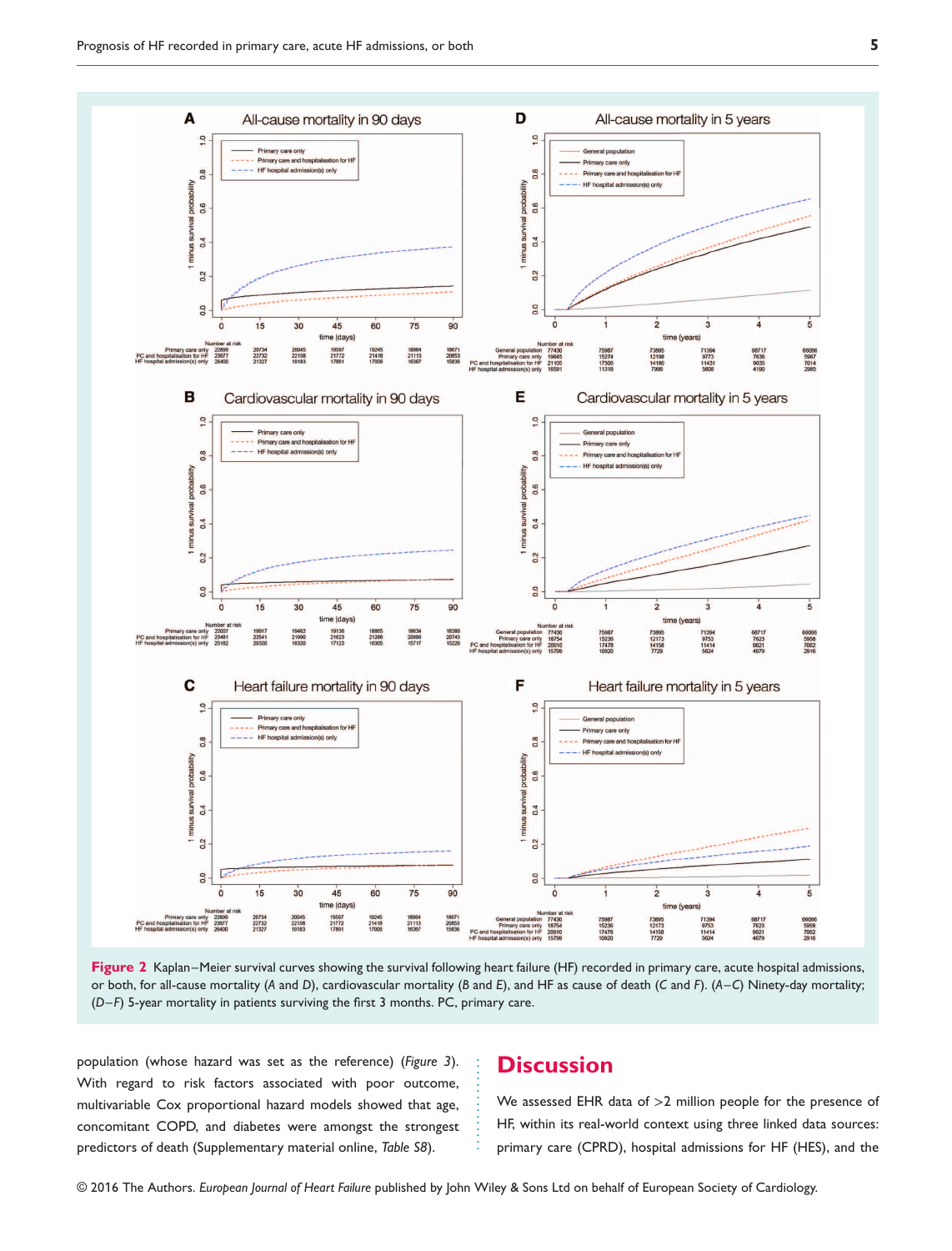|                  |                                                                         | Source of heart failure record (HF population)                                |                                                                                              |                                                                                  |  |
|------------------|-------------------------------------------------------------------------|-------------------------------------------------------------------------------|----------------------------------------------------------------------------------------------|----------------------------------------------------------------------------------|--|
|                  | <b>General population</b><br>Age- and sex-matched<br>general population | <b>CPRD</b><br><b>Primary care record</b><br>but never hospitalized<br>for HF | <b>CPRD and HES</b><br>Primary care record of<br>HF and hospitalized at<br>least once for HF | <b>HES</b><br><b>Hospitalized for HF</b><br>without primary care<br>record of HF |  |
| No. of patients  | 77857                                                                   | 23 547                                                                        | 23 681                                                                                       | 30.629                                                                           |  |
| Age $<$ 55 years | 99.7% (99.5 - 99.8%)                                                    | $81.7\%$ (79.1-84.3%)                                                         | 69.7% (65.8-73.9%)                                                                           | 56.9% (53.7-60.3%)                                                               |  |
| Age 55-75 years  | 96.5% (96.3-96.7%)                                                      | $62.1\%$ $(60.9 - 63.4\%)$                                                    | 56.0% (54.7-57.3%)                                                                           | 40.0% (38.6 - 41.3%)                                                             |  |
| Age > 75 years   | 75.4% (74.9-75.8%)                                                      | 32.7% (31.8 - 33.6%)                                                          | 32.4% (31.6 - 33.2%)                                                                         | 13.2% (12.7 - 13.8%)                                                             |  |
| Men              | 88.7% (88.4-89.0%)                                                      | 44.2% (43.2-45.3%)                                                            | 41.3% (40.3 - 42.3%)                                                                         | 24.5% (23.6 - 25.4%)                                                             |  |
| Women            | 87.5% (87.2-87.8%)                                                      | 43.6% (42.6 - 44.6%)                                                          | 38.4% (37.4 - 39.3%)                                                                         | 19.2% (18.5 - 20.0%)                                                             |  |
| Total            | 88.1% (87.9-88.3%)                                                      | 43.9% (43.2-44.6%)                                                            | 39.8% (39.2-40.5%)                                                                           | $21.7\%$ (21.1 - 22.2%)                                                          |  |

**Table 2 Five-year survival estimates with 95% confidence intervals in patients with heart failure recorded in primary care, hospital admissions, or both compared with the age- and sex-matched general population**

CPRD, Clinical Practice Research Datalink; HES, Hospital Episodes Statistics; HF, heart failure.

mortality registry (ONS). Among nearly 90 000 patients identified with HF, a quarter of all HF is recorded in primary care and these patients are never hospitalized for HF—such patients are largely excluded from trials, registries, and other studies—yet still had a high 5-year mortality. Secondly, about a third of patients were given their first diagnosis of HF during an acute hospitalization but were not followed up after discharge in primary care. These patients had the worst 5-year survival, and the worst medical management. Taken together, these findings support the wider use of linked EHR sources to facilitate a more consistent approach to identification, profiling, and treatment of HF patients in the real world to improve adherence to evidence-based care and reduce mortality.

## **Heart failure in primary care without heart failure-related hospital admissions—the 26%**

Importantly, we found that in the UK, approximately a quarter of all patients with HF in the general population were seen in primary care—and presumingly also in the outpatient secondary care setting—but were never acutely hospitalized for the disease. This is roughly similar to that reported in the only other investigation of the distribution of HF across different care settings.<sup>6</sup> To our knowledge, this is the first study that assessed the prognostic burden of HF based on level of care. Here, we show that although acute hospitalizations for HF are well known for their negative impact on prognosis,<sup>1</sup>5*,*16*,*<sup>40</sup> unexpectedly 5-year survival estimates were roughly comparable between primary care patients who had never been hospitalized for HF and those who had. As the natural course of HF commonly includes periods of destabilizations requiring a hospital admission, it is uncertain which factors other than HF hospital admissions are responsible for the low survival in these patients. Although under-recording of hospital admissions in HES cannot be ruled out, patients in this group could also reflect end-stage HF in which the decompensated patient was not referred to the hospital as part of end-of-life counselling by the GP, or that these patients died because of competing risks.

## **Hospitalization for heart failure without a primary care record—the 34%**

We found that ∼40% of all HF diagnoses in the general population were made as a result of an acute hospitalization. Importantly, our study shows (as has been described for other diseases, such as cancer4<sup>1</sup>) that *de novo* hospital admissions were strongly associated with mortality compared with diagnoses that are formulated in primary care or in a hospital outpatient setting. While it is possible that some of these cases may have been fulminant, with no opportunity for diagnosis in the community, it is likely that in many cases the diagnosis during an acute admission was late and already associated with high levels of disease severity.

Besides disease severity, it stands to reason that at least part of their poor prognosis could be explained by their medical management, being the worst of all three groups with the lowest coverage of ACE inhibitors or ARBs, beta-blockers, and MRAs (*Table* 1). Hence, the lack of a primary care record in these patients might be the result of a quality of care gap between primary and secondary care. Indeed, the importance of improved transition between hospital and ambulant settings was recently reinforced by Al-Dumluji *et al.* showing that high quality discharge summaries were associated with a reduced number of readmissions.<sup>42</sup>

## **Heart failure diagnosis at death the 13%**

With linkage to the national mortality register, this study advances previous reports from Sweden<sup>6</sup> or Germany<sup>7</sup> by quantifying HF-specific mortality. Notably, we found that 13% of 89 554 patients allegedly died of HF but were not recorded as having had HF prior to their death in primary care, nor were they admitted to the hospital for HF (Supplementary material online, *Table*

........................................................ ......................................................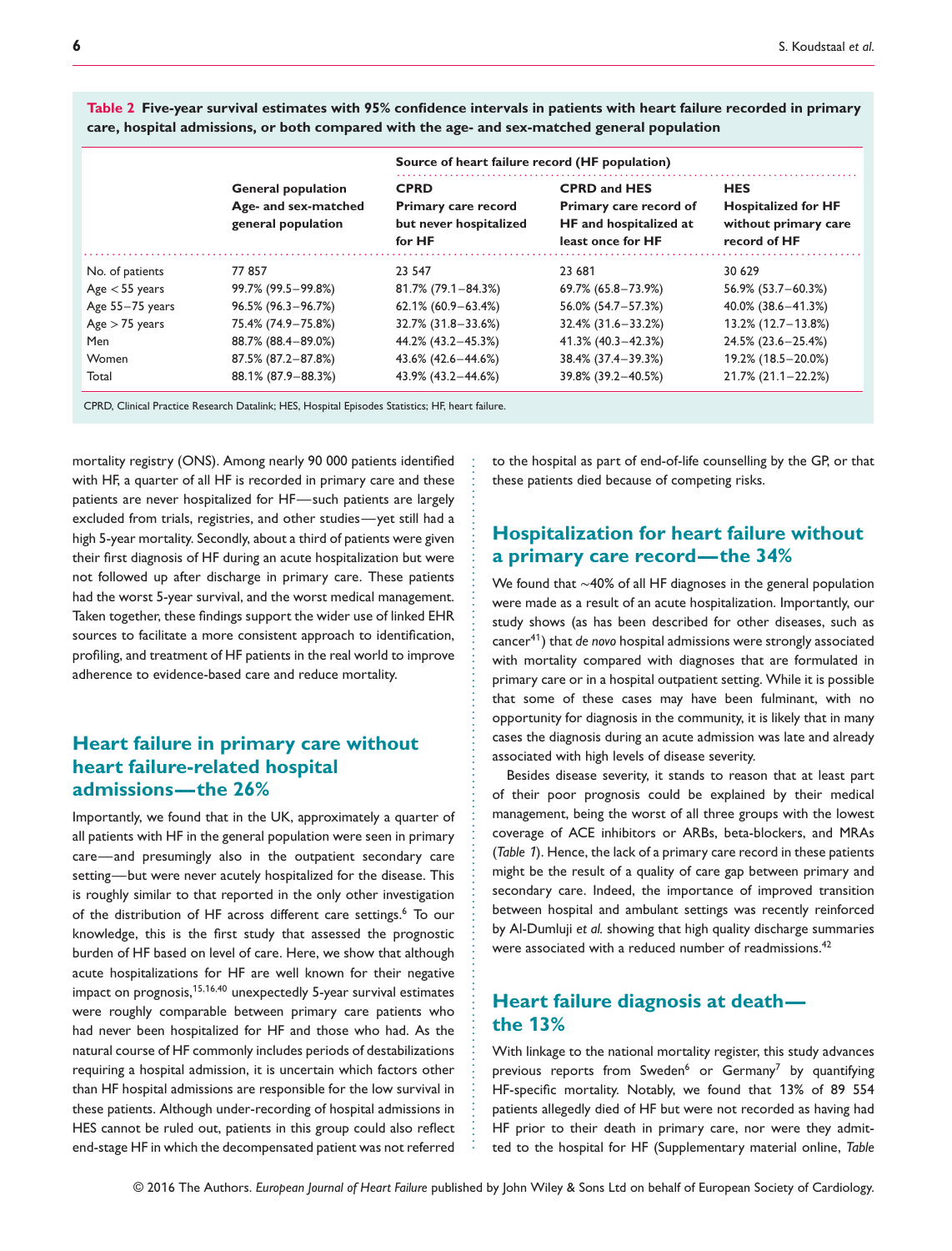

**Figure 3** Cox proportional hazard models for association between electronic health record record for heart failure (HF) and 5-year all-cause, cardiovascular, and HF-related mortality, stratified by HF recorded in primary care, acute HF hospital admissions, or both. CI, confidence interval; HR, hazard ratio.

.......................................................................

*S4*). Work to characterize these patients further showed that they were on average older, more frequently women, had higher levels of social deprivation, and showed fewer traditional cardiovascular risk factors. Although diagnosing HF as cause of death can be difficult, these findings suggest that there could be opportunities for improving screening, identification, and treatment of HF in these elderly patients, thereby potentially preventing HF-attributable deaths.

#### **Limitations**

The HF diagnoses used in this study were based on Read and/or ICD codes related to HF. In general, diagnoses recorded in CPRD or HES are sufficiently robust to permit their use for research purposes.37*,*<sup>43</sup> However, one limitation concerns the inability to validate a diagnosis of HF directly using a gold standard (i.e. confirm HF cases by expert panel review of clinical notes and diagnostic tests) as CALIBER data are anonymized to safeguard patient privacy. As in previous studies,<sup>30-32,39,44,45</sup> we first examined characteristics of patients identified by our EHR-driven HF phenotype in terms of demographics, cardiovascular risk factors, and co-morbidity. Overall, patient characteristics were similar to those observed in traditional HF registries<sup>1</sup> as well as in EHR cohorts from other European countries,<sup>6,7</sup> which provides indirect evidence of the validity of the code lists used for the identification of patients with HF. Secondly, due to limitations inherent to routinely collected EHR data, low rates of medication use can be caused by under-recording (i.e. prescriptions for HF medication not recorded by the GP in CPRD), misclassification of HF (i.e. no HF medication since patients do not have HF), true under-treatment of HF patients, or a combination of the three. Overall, the impact of the above-mentioned limitations are that, given an uncertain number of coding errors or misdiagnoses leading to false positives (i.e. patients recorded as having had HF but do not have HF in real life), our prognostic estimates might even be biased towards the conservative side.

#### **Clinical implications**

Our findings have important clinical implications. First, the joint care in both primary and secondary care was associated with higher prescription rates of HF medication. This leaves two large groups of patients who could be potentially undertreated in current practice, being patients solely seen in ambulatory care (i.e. primary care and outpatient secondary care) and patients with a discharge diagnosis of HF in acute hospital admissions without a concurrent PC record. Higher levels of social deprivation in these two groups hint that certain HF patients are prone to suboptimal treatment in daily clinical care. Secondly, our findings underline the need for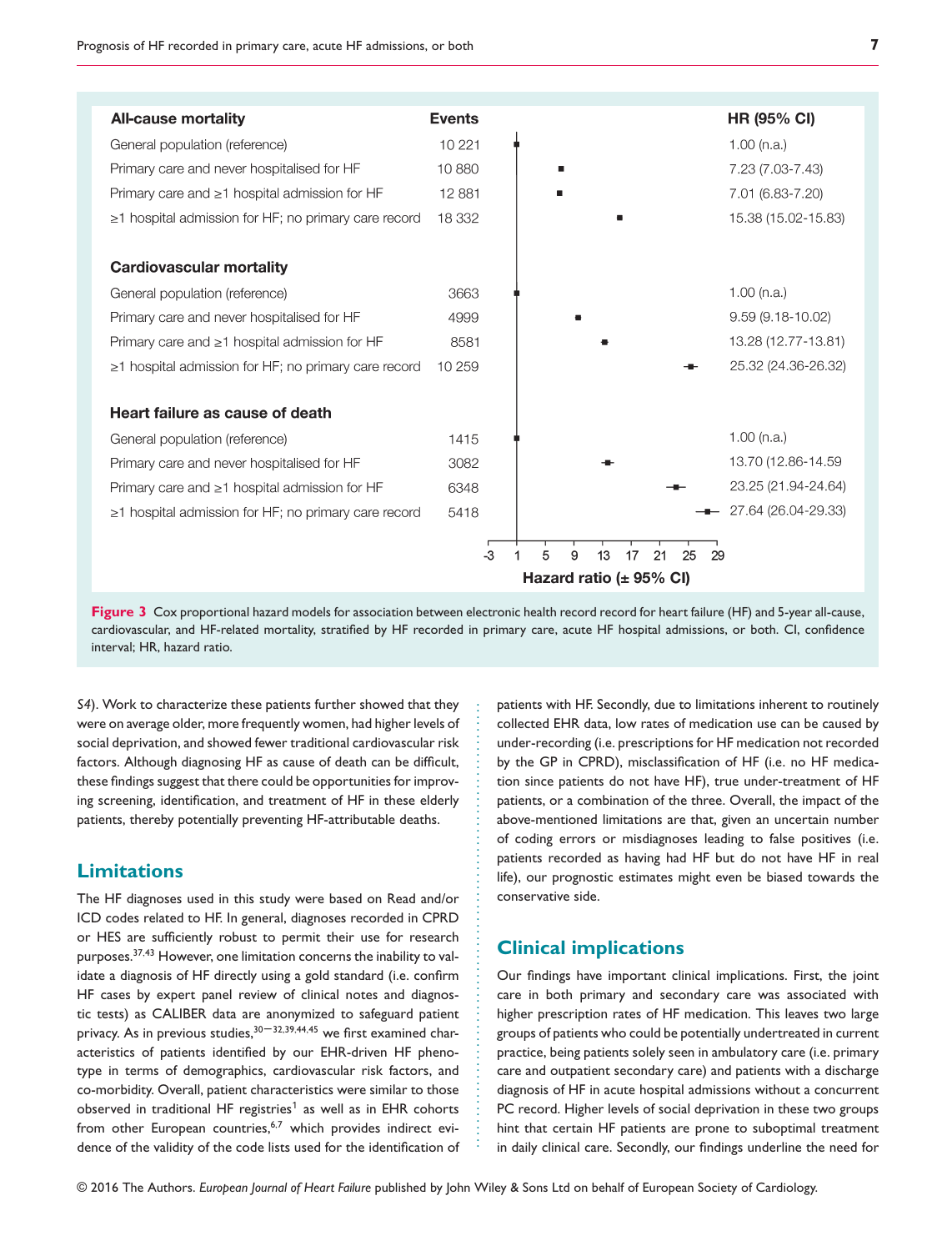follow-up after a discharge diagnosis of HF that should include a pro-active diagnostic work-up with joint effort in both PC and outpatient secondary care. With increasing evidence from the real world generated from programmes such as CALIBER or the ARNO database by Maggioni and co-workers,<sup>46</sup> novel high-risk groups become apparent, and those described in this study are currently not reflected as high-risk individuals in US or European guidelines.47*,*<sup>48</sup> Lastly, to date, almost all clinical trials have been enrolling patients with HF who have been hospitalized at least once. Here, we show that this choice impairs the generalizability towards a quarter of all HF patients in the general population who are never hospitalized. To increase external validity, we propose that future trials follow the BNP inclusion criterion as used in the PARADIGM-HF trial involving sacubitril/valsartan, rather than include trial participants based on an acute HF-related hospital admission.49*,*<sup>50</sup>

# **Conclusions**

In the general population, one in four patients with newly diagnosed HF will not be hospitalized for HF within a median follow-up of 1.7 years, yet they still have a dismal 5-year prognosis. Patients admitted to hospital with HF but not known with HF in primary care have the worst management and survival. Mitigating the prognostic burden of HF requires greater consistency across primary and secondary care in the identification, profiling, and treatment of patients.

#### **Funding**

S.K. is supported by a research fellowship programme of the non-profit organization Genetic Cardiomyopathy PLN [\(http://](http://hartspierziektepln.nl) [hartspierziektepln.nl\)](http://hartspierziektepln.nl); A.D.S. is supported by a clinical research training fellowship from the Wellcome Trust (0938/30/Z/10/Z). F.A. is supported by a Dekker scholarship-Junior Staff Member 2014 T001–Netherlands Heart Foundation and UCL Hospitals NIHR Biomedical Research Centre. The Farr Institute of Health Informatics Research at UCL Partners is funded based on awards from the Medical Research Council, Arthritis Research UK, British Heart Foundation, Cancer Research UK, Chief Scientist Office, Economic and Social Research Council, Engineering and Physical Sciences Research Council, National Institute for Health Research, National Institute for Social Care and Health Research, and Wellcome Trust (grant MR/K006584/1).

**Conflict of interest:** none declared.

## **Supplementary Information**

Additional Supporting Information may be found in the online version of this article:

**Figure S1.** Flow chart of inclusion and exclusion CALIBER heart failure patients,

**Figure S2.** Diagram of patient groups based on electronic health record source.

**Figure S3.** Histogram of days to primary care record following index event of acute HF hospital admission recorded in Hospital Episode Statistics (HES).

**Figure S4.** Number of patients with hospital admissions and re-admissions in Hospital Episode Statistics (HES) from 1 January 1997 to 26 March 2010.

**Table S1.** STROBE and RECORD checklist.

**Table S2.** Read codes used to identify heart failure in primary care (Clinical Practice Research Datalink).

**Table S3.** Read and OPCS (Office of Population Censuses and Surveys) codes used to identify supporting information for heart failure in primary care (Clinical Practice Research Datalink) and secondary care (OPCS).

**Table S4.** Characteristics of heart failure patients recorded in hospital admissions, alone or with a primary care record following the index hospitalization, or as cause of death but no other records of heart failure.

**Table S5.** Missing data on risk factors and patient characteristics in primary care for patients with heart failure recorded in primary care, hospital admissions, or death registry sources from 1 January 1997 to 26 March 2010.

**Table S6.** Recording of information supportive of a diagnosis in patients with heart failure recorded in primary care, hospital admissions, or mortality registry sources (*n*=89 554).

**Table S7.** Recording of heart failure treatment and supportive information in primary care of patients with heart failure recorded in primary care, hospital admissions, or mortality registry, stratified by mortality status and timing of death.

**Table S8.** Association between patient characteristics and 5-year all-cause mortality after index heart failure diagnosis, adjusted for age and sex, and stratified by primary care practice.

#### **References**

............................................................... ................................................................ .........................................

- 1. Mosterd A, Hoes AW. Clinical epidemiology of heart failure. *Heart* 2007;**93**:1137–1146.
- 2. Bolmsjö B, Mölstad S, Östgren C, Midlöv P. Prevalence and treatment of heart failure in Swedish nursing homes. *BMC Geriatr* 2013;**13**:118.
- 3. Van Riet EES, Hoes AW, Limburg A, Landman MA, Van Der Hoeven H, Rutten FH. Prevalence of unrecognized heart failure in older persons with shortness of breath on exertion. *Eur J Heart Fail* 2014;**16**:772–777.
- 4. Avaldi VM, Lenzi J, Castaldini I, Urbinati S, Di Pasquale G, Morini M, Protonotari A, Maggioni AP, Fantini MP. Hospital Readmissions of patients with heart failure: the impact of hospital and primary care organizational factors in Northern Italy. *PLoS One* 2015;**10**:e0127796.
- 5. Rothwell PM. External validity of randomised controlled trials: 'to whom do the results of this trial apply?' *Lancet* 2005;**365**:82–93.
- 6. Zarrinkoub R, Wettermark B, Wändell P, Mejhert M, Szulkin R, Ljunggren G, Kahan T. The epidemiology of heart failure, based on data for 2.1 million inhabitants in Sweden. *Eur J Heart Fail* 2013;**15**:995–1002.
- 7. Ohlmeier C, Mikolajczyk R, Frick J, Prütz F, Haverkamp W, Garbe E. Incidence, prevalence and 1-year all-cause mortality of heart failure in Germany: a study based on electronic healthcare data of more than six million persons. *Clin Res Cardiol* 2015;**104**:688–696.
- 8. Mosterd A, Cost B, Hoes AW, Bruijne M, Deckers JW, Hofman A, Grobbee DE. The prognosis of heart failure in the general population. The Rotterdam Study. *Eur Heart J* 2001;**22**:1318–1327.
- 9. Levy D, Kenchaiah S, Larson MG, Benjamin EJ, Kupka MJ, Ho KK, Murabito JM, Vasan RS. Long-term trends in the incidence of and survival with heart failure. *N Engl J Med* 2002;**347**:1397–1402.
- 10. Gerber Y, Weston SA, Redfield MM, Chamberlain AM, Manemann SM, Jiang R, Killian JM, Roger VL. A contemporary appraisal of the heart failure epidemic in Olmsted County, Minnesota, 2000 to 2010. *JAMA Intern Med* 2015;**175**:996–1004.